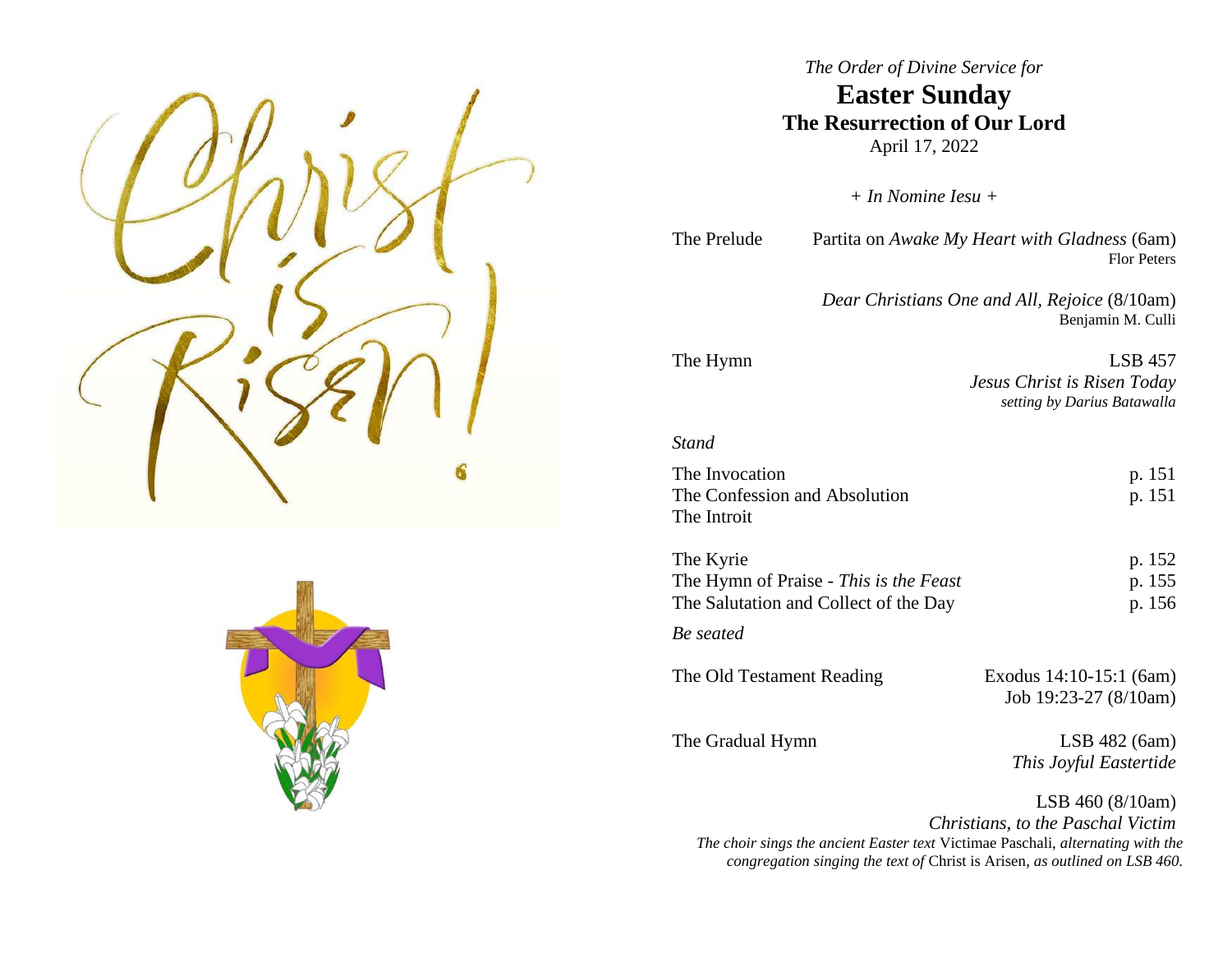| The Epistle Reading |  |  |
|---------------------|--|--|
|---------------------|--|--|

1 Corinthians  $15:1-11$  (6am) 1 Corinthians 5:6-8 (8/10am)

*Stand*

The Alleluia Verse p. 156 (6am)

The Alleluia and Verse setting by Stephen P. Johnson (8/10am)

*Choir: Alleluia! Alleluia! Alleluia!*

#### **Congregation:**



*Choir: Christ, our Passover Lamb, has been sacrificed. Let us therefore celebrate the festival with the unleavened bread of sincerity and truth.*



| The Hymn of the Day             | $LSB$ 458                                                                  |
|---------------------------------|----------------------------------------------------------------------------|
| choir, vs 4, 6 $(8/10am)$       | Christ Jesus lay in Death's Strong Bands<br>setting by Kevin J. Hildebrand |
| The Sermon                      | "He Is Risen"<br>Mark 16:1-8                                               |
| <i>Stand</i>                    |                                                                            |
| The Nicene Creed<br>The Prayers | p. 158<br>p. 159                                                           |
| <b>Be</b> Seated                |                                                                            |

| The Preparation of the Altar                                   | Gabriel's Message Does Away |
|----------------------------------------------------------------|-----------------------------|
|                                                                | Carl Schalk                 |
| Gabriel's message does away<br>Satan's curse and Satan's sway, |                             |
|                                                                |                             |
| Out of darkness brings our day:                                |                             |
| So behold, all the gates of heav'n unfold.                     |                             |
| He that comes despised shall reign,                            |                             |
| He that cannot die, be slain;                                  |                             |
| Death by death its death shall gain:                           |                             |
| So behold, all the gates of heav'n unfold.                     |                             |
|                                                                |                             |
| Weakness shall the strong confound;                            |                             |
| By the hands, in grave-clothes wound,                          |                             |
| Adam's chains shall be unbound:                                |                             |
| So behold, all the gates of heav'n unfold.                     |                             |
| By the sword that was his own,                                 |                             |
| By the sword and that alone,                                   |                             |
| Shall Goliath be o'er-thrown:                                  |                             |
| So behold, all the gates of heav'n unfold.                     |                             |
|                                                                |                             |
| Art by art shall be assailed;                                  |                             |
| To the cross shall Life be nailed;                             |                             |
| From the grave shall Hope be hailed:                           |                             |
| So behold, all the gates of heav'n unfold.                     |                             |
|                                                                |                             |
| <b>Stand</b>                                                   |                             |
|                                                                |                             |
| The Offertory - What Shall I Render to the Lord                | p. 159                      |
| The Preface                                                    | p. 160                      |
| The Proper Preface                                             | p. 161                      |

The Sanctus p. 161 The Lord's Prayer p. 162 The Words of Institution p. 162 The *Pax Domini* and *Agnus Dei* p. 163 The Distribution of Christ's Body and Blood p. 164